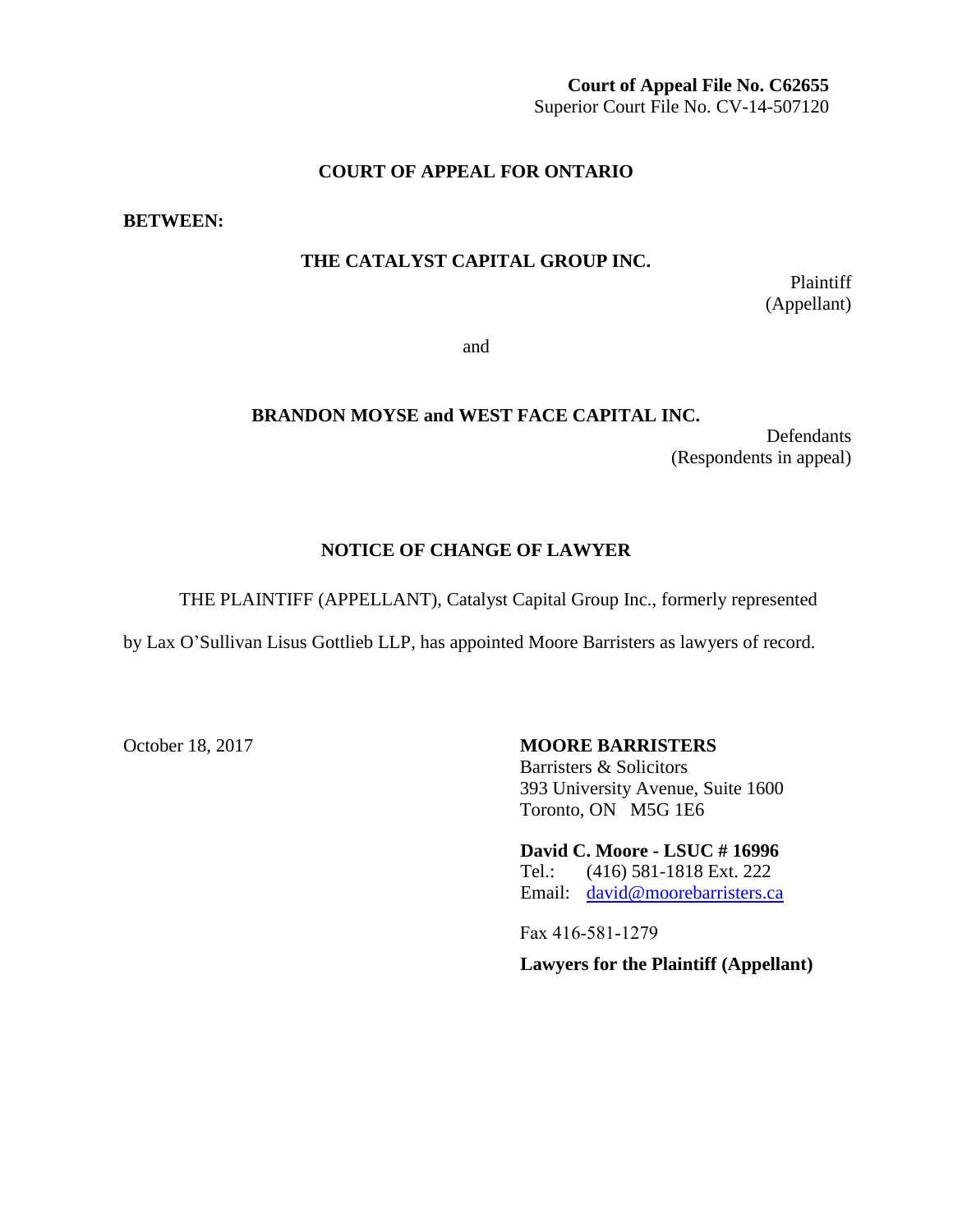#### **TO: DAVIES WARD PHILLIPS & VINEBERG LLP**

Barristers and Solicitors 155 Wellington Street West, 40th Floor Toronto, Ontario M5V 3J7 Tel. 416-863-0900 Fax 416-863-0871

# **Matthew Milne-Smith** (LSUC#44266P)

Tel: 416-863-5595 mmilne-smith@dwpv.com

## **Andrew Carlson** (LSUC#58850N) Tel. 416-367-7437

acarlson@dwpv.com

## **Lawyers for the Defendant (Respondent) West Face Capital Inc.**

### **AND TO: Paliare Roland Rosenberg Rothstein LLP**

155 Wellington Street West, 35th Floor Toronto, Ontario M5V 3H1 Tel. 416-646-4300 Fax 416-646-4301

### **Robert E. Centa** (LSUC#44298M) Tel: 416-646-4314 robert.centa@paliareroland.com

# **Kristen Borg-Olivier** (LSUC#53041R)

Tel: 416-646-7490 kris.borg-olivier@paliareroland.com

### **Denise Cooney** (LSUC#64358R Tel. 416-646-7498

**Lawyers for the Defendant (Respondent) Brandon Moyse**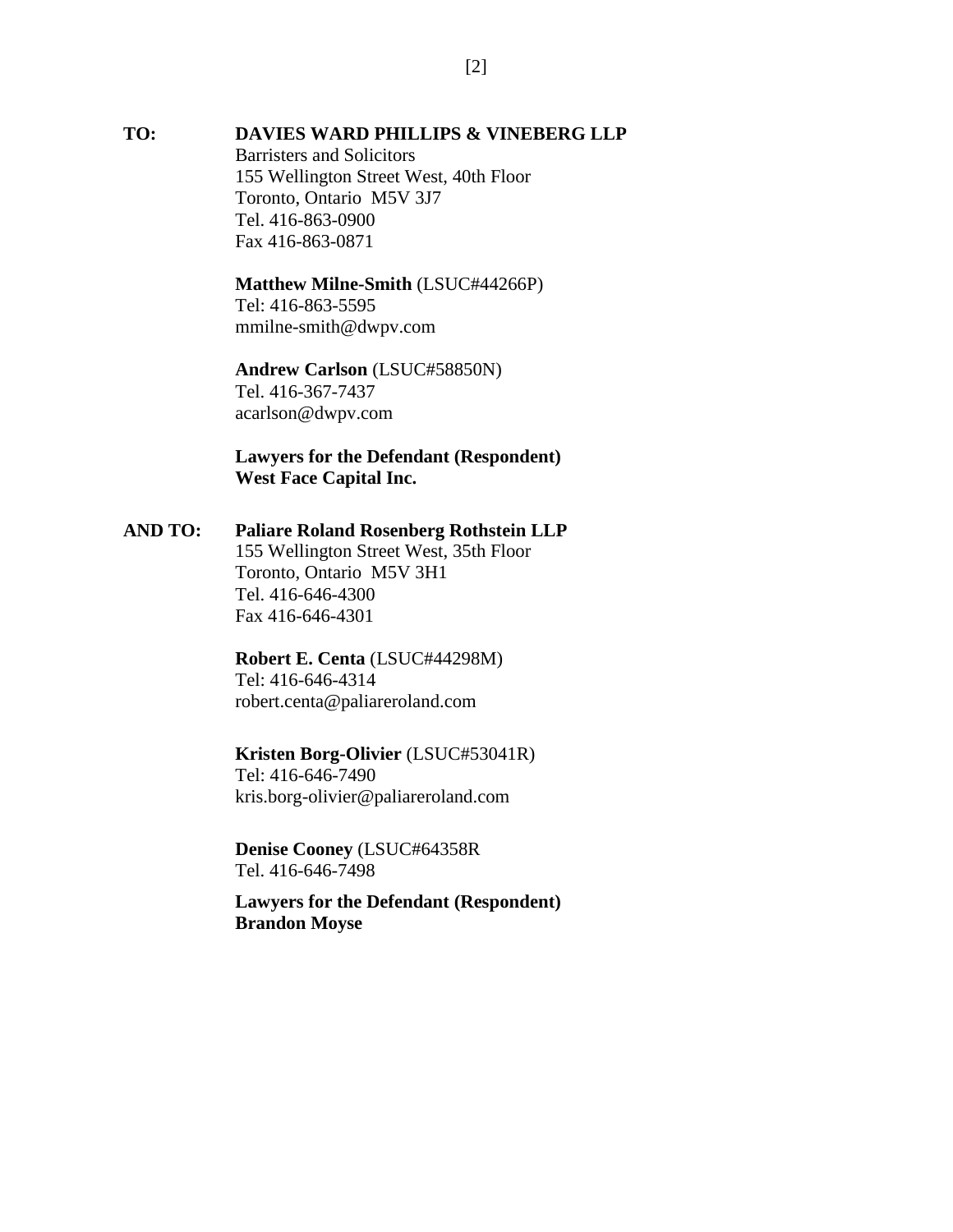#### **AND TO: LAX O'SULLIVAN LISUS GOTTLIEB LLP Counsel**

**Suite 2750, 145 King Street West** Toronto, ON. M5H 1J8

**Rocco DiPucchio** (LSUC #38185I) Tel: 416-598-2268 Email: [rdipucchio@counsel-toronto.com](mailto:mgelowitz@osler.com)

**Andrew Winton** (LSUC #54473I) Tel: 416-644-5342 Email: [awinton@counsel-toronto.com](mailto:kobrien@osler.com)

**Bradley Vermeersch** (LSUC #69004K) Tel: 416-646-7997 Email: [bvermeersch@counsel-toronto.com](mailto:lbruschetta@osler.ca)

Fax: 416-598-3730

**Former Lawyers for the Plaintiff (Appellant)**